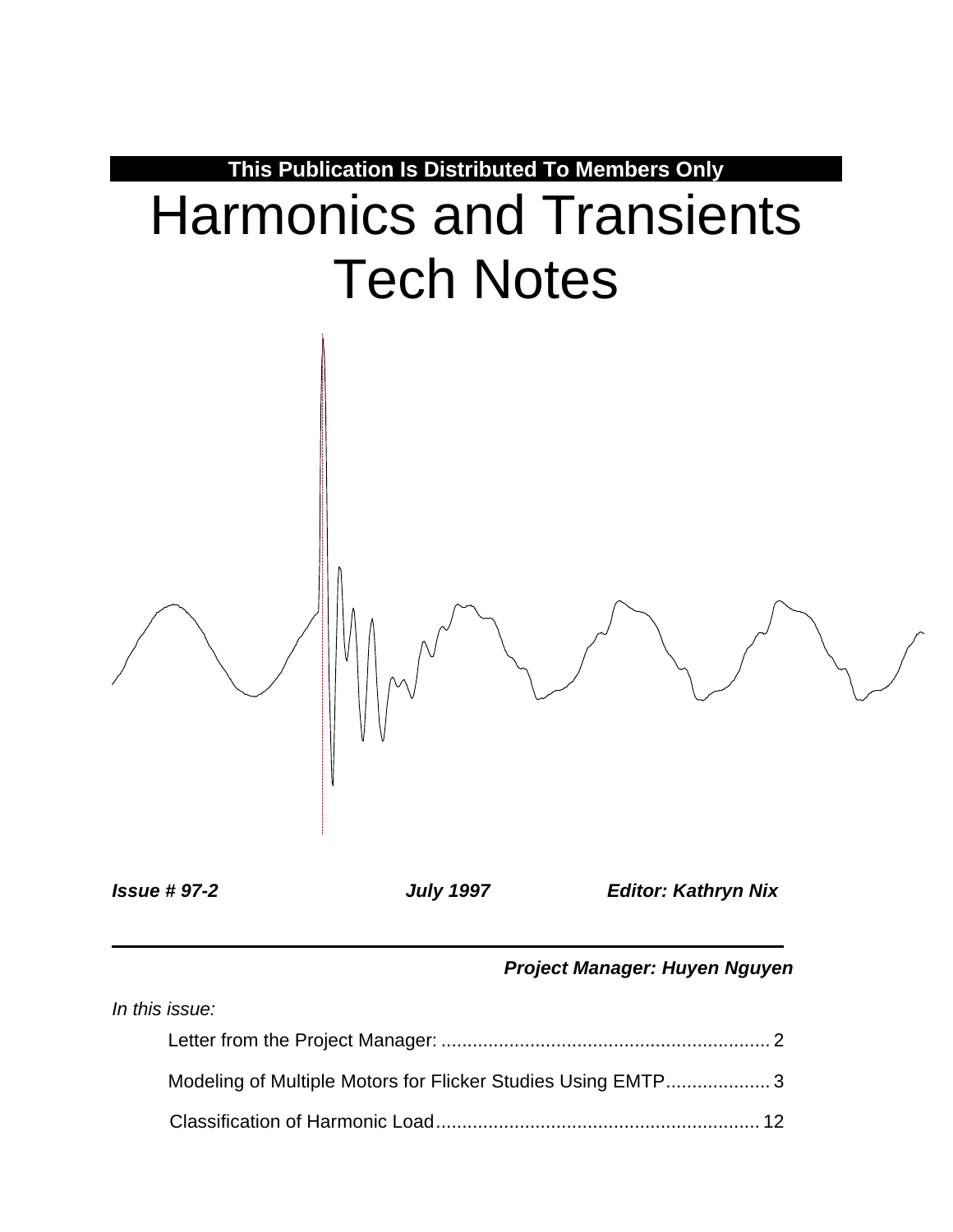Letter from the Project Manager

Dear PATH Members:

The annual PATH and Users Group Meeting is just a little over three months away, so hurry and send us your registration form to meet the October 1 registration deadline.

We are excited about this year's meeting because Professor Hermann Dommel, the developer of EMTP, will be one of our guest instructors. We will also have some our own experts at Electrotek speak on various topics.

If you have not received a registration form, please contact Kathryn Nix. We want all of you (our members) to take advantage of the opportunity to meet as a group.

Sincerely,

Hugen Williquiger

Huyen V. Nguyen huyen@electrotek.com

For more information concerning the newsletter or to submit a contribution please contact

> Kathryn Nix Electrotek Concepts, Inc. 408 North Cedar Bluff Road, Suite 500 Knoxville, Tennessee 37923 Phone: (423) 470-9222 x118 FAX: (423) 470-9223 e-mail: kathryn@electrotek.com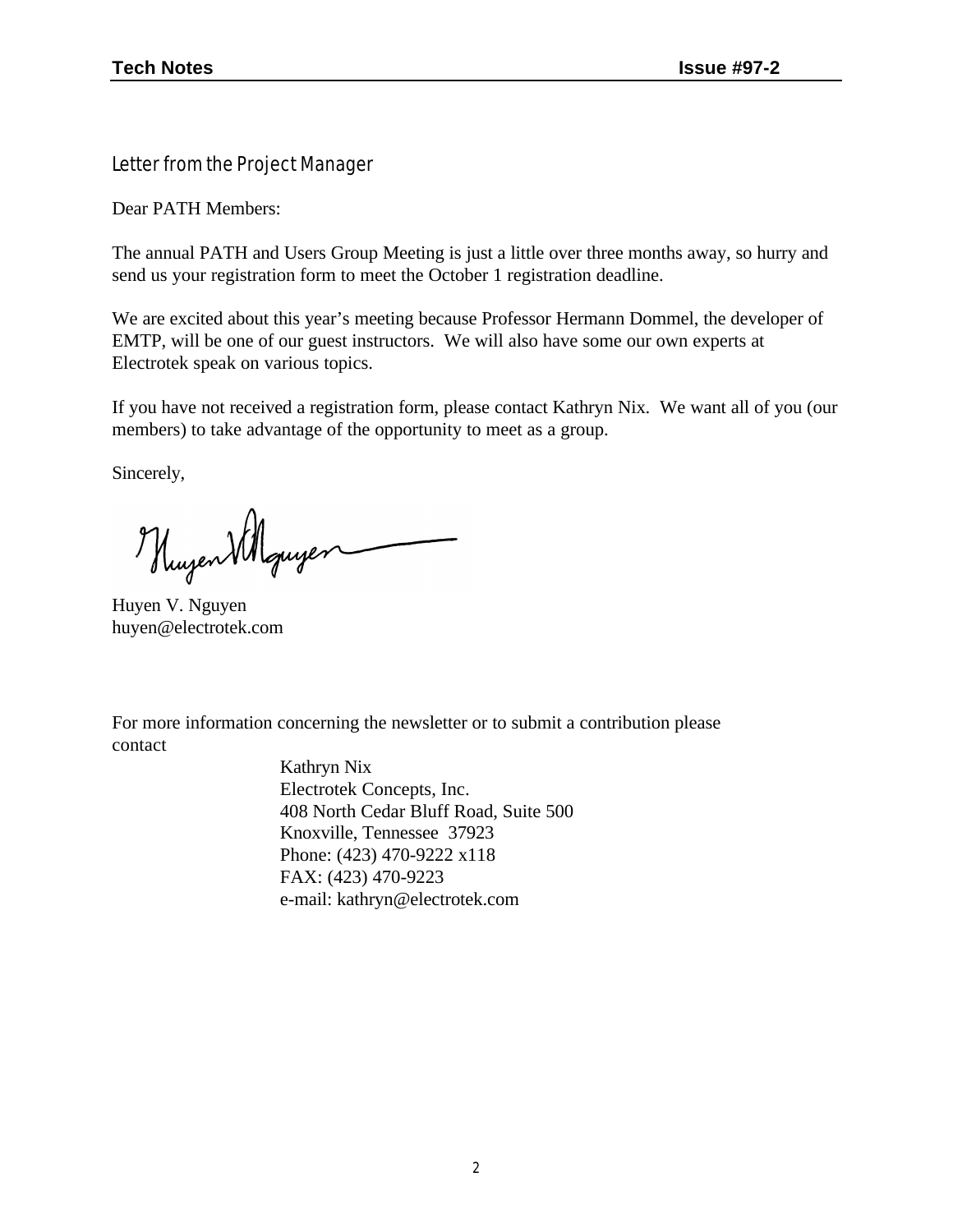## **Modeling of Multiple Motors for Flicker Studies Using EMTP**

S. Mark Halpin and Jeff W. Smith Department of Electrical and Computer Engineering Mississippi State University, MS 39762

#### **Abstract**

The methodology necessary for modeling multiple motors for the purpose of flicker evaluations using EMTP are presented in this paper. The specific points discussed include 1) the prediction vs. compensation solution techniques when multiple motors are involved, 2) automatic initialization for multiple motors, and 3) initialization of motors to be started after t=0 seconds. The information presented was developed while completing a flicker study on a 12 kV feeder serving a relatively large industrial plant. Measured data from the 12 kV system is provided to demonstrate both the "fine tuning" process often required as well as to provide general model validation.

#### **Introduction**

Flicker analysis is usually based on a comparison of measured or calculated (predicted) data to a flicker curve such as the one shown in Figure 1. For studies involving existing plants and equipment, measured data is most often used while calculated values are used if 1) new plants are proposed, 2) significant expansions are planned for existing facilities, or 3) it is necessary to predict the possible effects of mitigation equipment such as static var or switched capacitor compensators. In this paper, we consider the class of flicker analyses that depend on the use of computer simulation.



Figure 1. Typical Flicker Curve (rms voltage)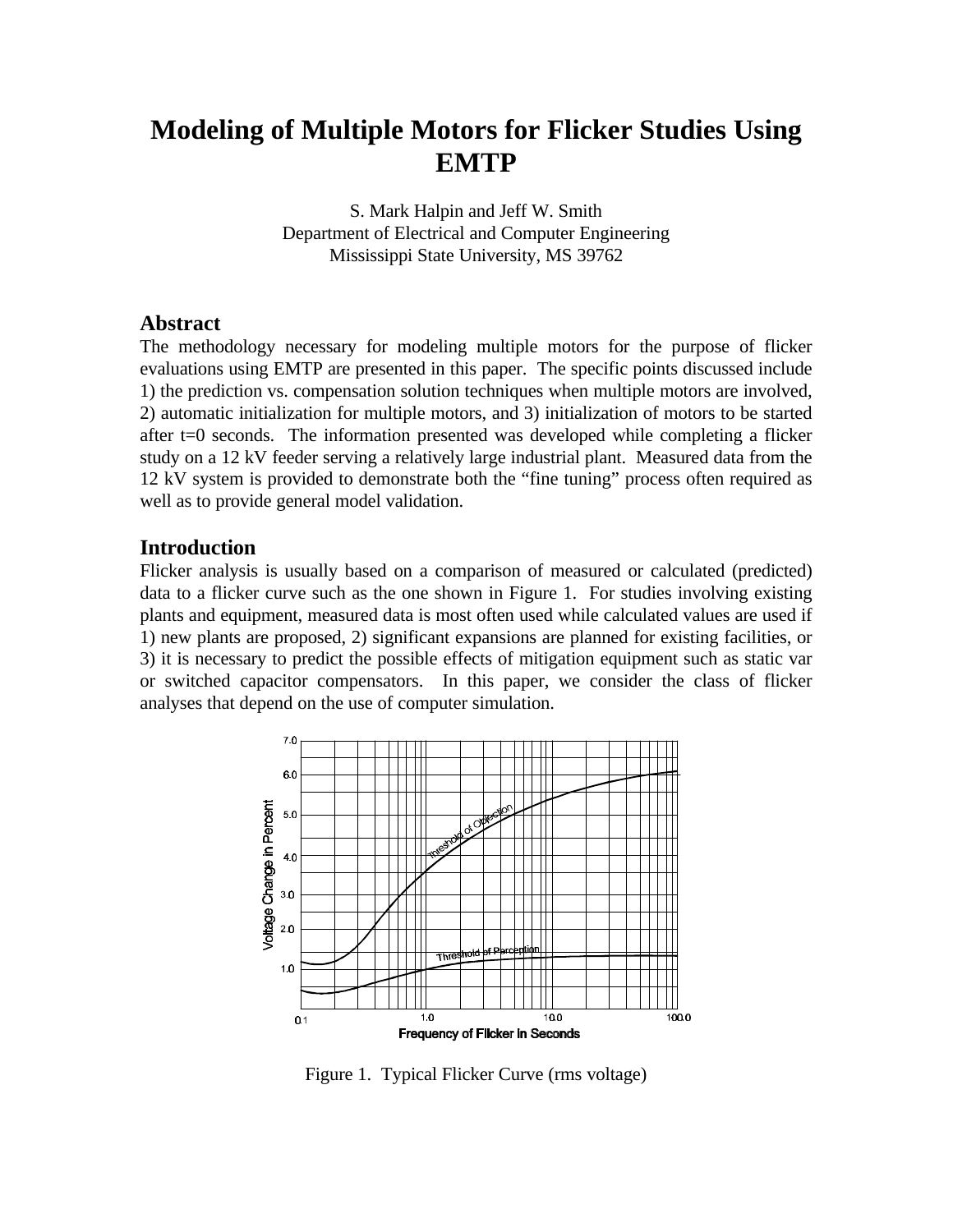In modern electric systems, the two main causes of voltage flicker are arc furnaces and large motors (either induction or synchronous). We focus on the modeling and analysis of an existing system that is experiencing voltage flicker that is believed to be caused by large induction motors. The single-line diagram of the system studied is shown in Figure 2.



Figure 2. Single-Line Diagram for Flicker Case Study

Measurements of voltage and current were taken at the plant service entrance. Additional measurements were also made on the 12 kV feeder near bus 10 where many customer complaints were being logged. These measurements are shown in Figures 3, 4, and 5. While the relationship between the large currents drawn by the plant obviously correlated well with the voltage dips, the plant operators strongly denied that any of their equipment was being operated in a manner that could cause such objections from others in the community. As such, no measurements were allowed to be taken at the motor contactor terminals inside the plant. For this reason, it became necessary to develop a detailed EMTP model of the 12 kV system including the 4 large motors in the plant and to use this approach to verify that plant operation was in fact producing the objectionable flicker.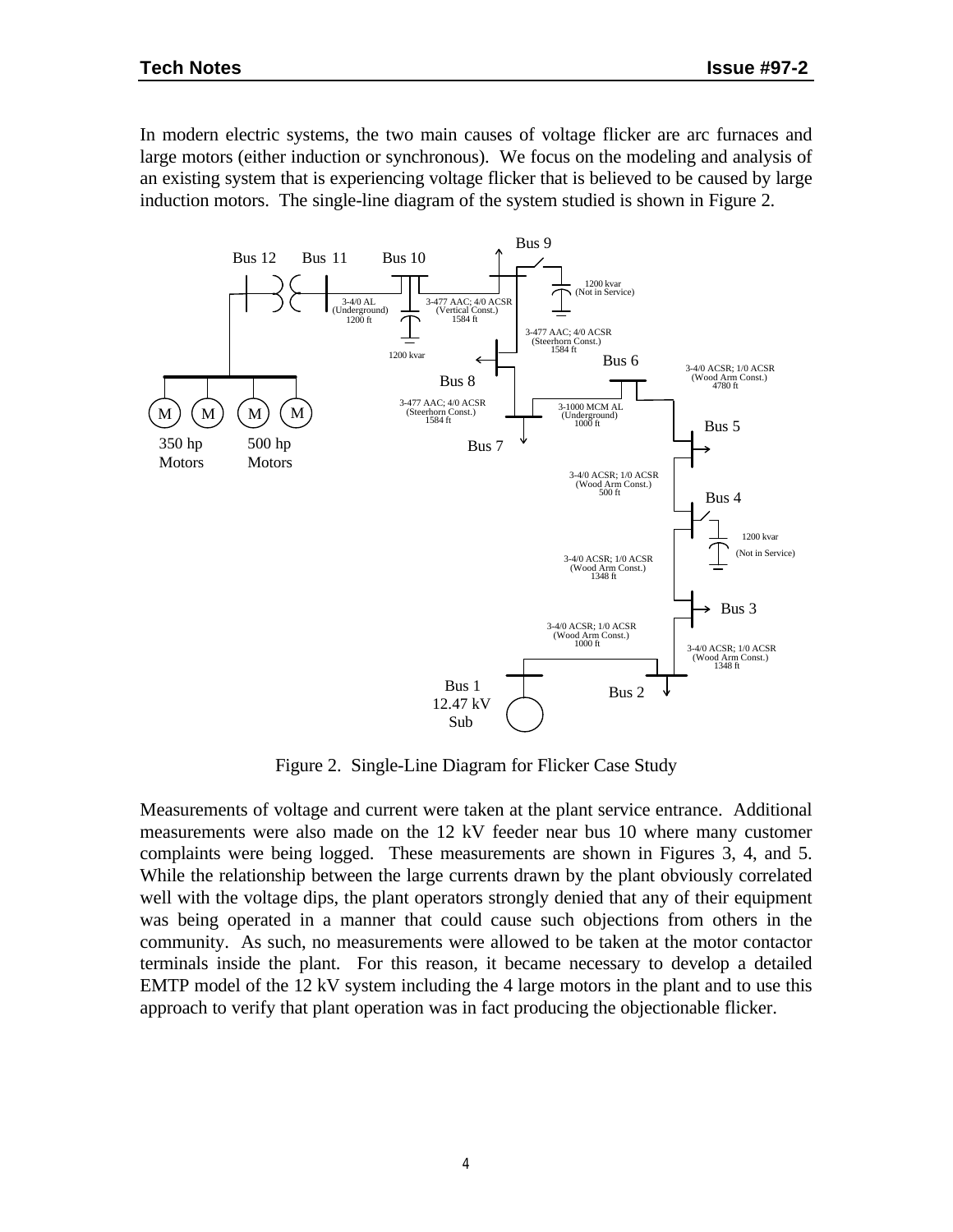

Figure 3. Line-to-Neutral rms Voltage at the 480 V Service Entrance (a phase)



Figure 4. Line Current at the Service Entrance (a phase)



Figure 5. Line-to-Neutral rms Voltage on the 12 kV Feeder (120 V base, a phase )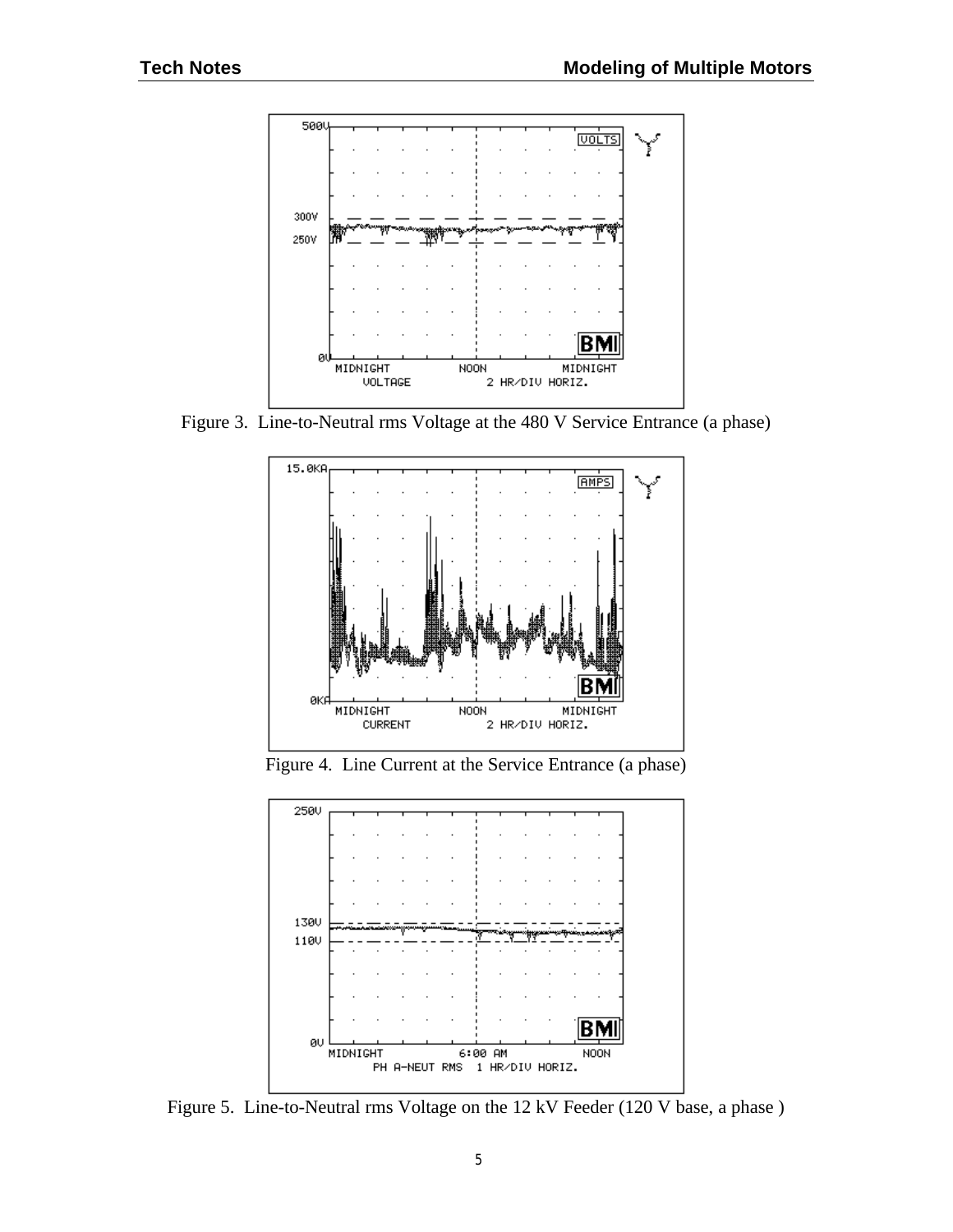### **EMTP Motor Modeling For Flicker Studies**

Traditional motor modeling for flicker studies suggests using a constant impedance model to predict the flicker caused by motor starting and using a constant power model to predict the flicker caused by a sudden load torque change on a motor already running. These approaches, based around a power flow algorithm, have been suggested for use mainly when the detailed modeling and analysis capability offered by EMTP-type programs is either not needed or not possible. Although it is informative to consider the differences between these types of calculations and EMTP results, we focus here on the direct use of EMTP to match the measured data. Of course, this process of verifying the model is a critical step that must be taken before using the model to evaluate vendor bids for mitigation equipment.

#### *Modeling Multiple Motors in EMTP*

Analysis of systems with multiple motors must be handled carefully. There are two approaches that can be chosen using one of the first cards in the U.M. (universal machine) specifications:

- 1. Compensation. This approach, based on a systematic application of "reference frame theory," is supposed to be the most accurate according to the rule book. However, there can only be one motor in each part of the system that is not separated from any other part of the system by a "one time step delay device" such as a TACS element or a distributed parameter line.
- 2. Prediction. This approach is offered by the EMTP to avoid the separation of multiple motors by "delay" devices. Both experience and the rule book indicate this approach to be less accurate than the compensation approach.

The fact that prediction is less accurate is important, especially when the automatic steadystate initialization option is desired. Experience has shown that this initialization is tricky and it is very easy to produce a situation that will cause the EMTP to crash.

For the studies conducted on the 12 kV system (including plant load), it was necessary to consider the situation where three of the motors were running at full load and one motor was started across the line. While the motors were supposed to have been equipped with reduced-voltage starters, examination of the line current at the service entrance clearly indicates that the starters may not be present or may not be working properly. In addition, some practices in the plant called for the motors to be jogged frequently at full voltage. For these reasons, it was suspected that across the line starting was largely responsible for the flicker.

The system shown in Figure 6 represents the motors fed from the plant's 480 V bus. Except for the switches connecting I.M. #1 to the 480 V bus, all switches are closed before t=0 seconds as required for automatic steady-state initialization.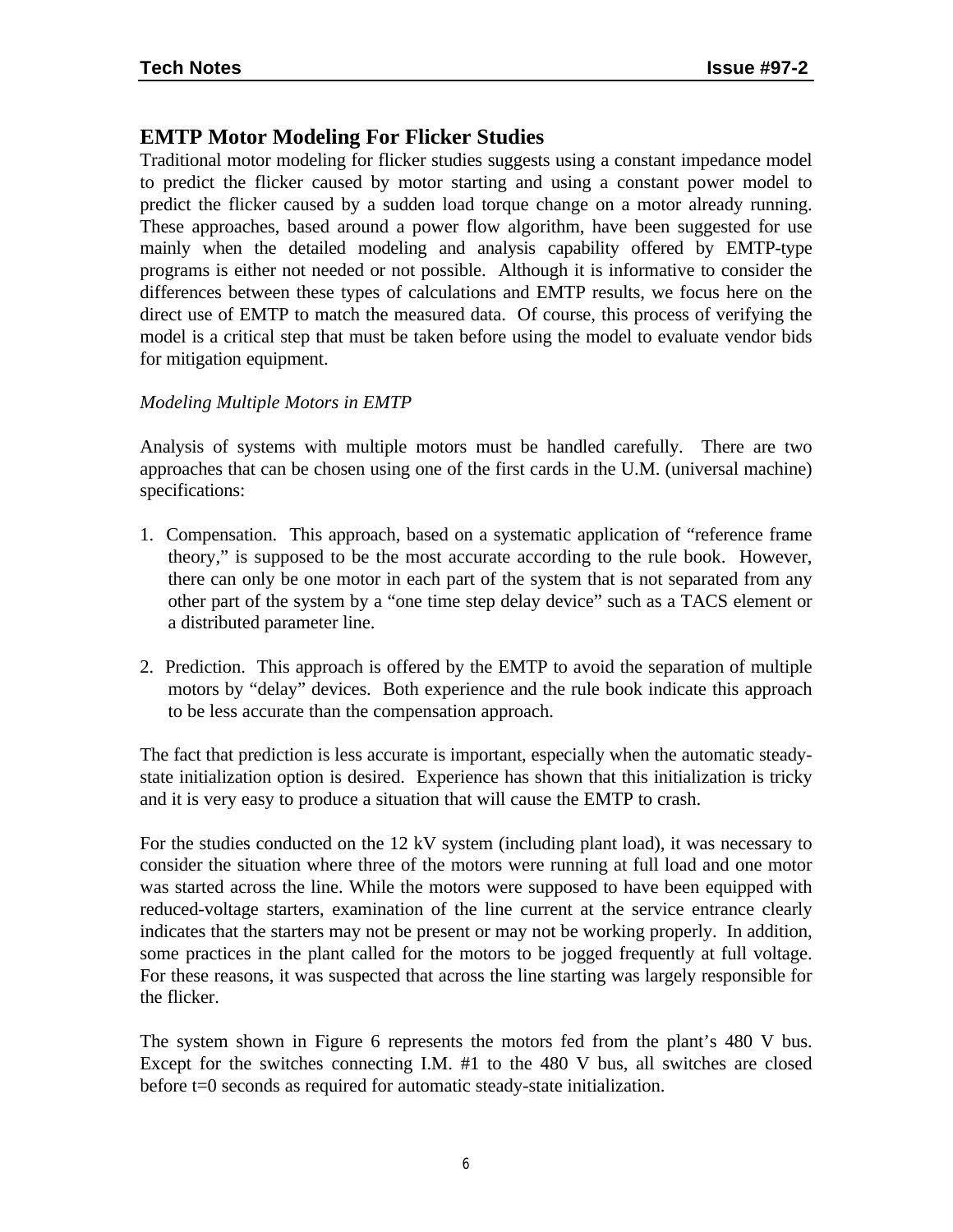

Figure 6. 480 V Plant Bus with Motors

The following section of the input file shows the switch timing. Note that I.M. #1 is connected at  $t=1.0$  s. This is done mainly to provide a clear indication of the "pre-start" and the "post-start" voltages that will be used to compare with the measurements in Figures 3 and 5.

|              |        |     |  | C SWITCHES CONNECTING MOTORS TO 480 V BUS (CLV12A, CLV12B, CLV12C) |  |
|--------------|--------|-----|--|--------------------------------------------------------------------|--|
| /SWITCH      |        |     |  |                                                                    |  |
| CLV12ASTAT1A | 1.0    | 99. |  |                                                                    |  |
| CLV12BSTAT1B | 1.0    | 99. |  |                                                                    |  |
| CLV12CSTAT1C | 1.0    | 99. |  |                                                                    |  |
| CLV12ASTAT2A | $-1.0$ | 99. |  |                                                                    |  |
| CLV12BSTAT2B | $-1.0$ | 99. |  |                                                                    |  |
| CLV12CSTAT2C | $-1.0$ | 99. |  |                                                                    |  |
| CLV12ASTAT3A | $-1.0$ | 99. |  |                                                                    |  |
| CLV12BSTAT3B | $-1.0$ | 99. |  |                                                                    |  |
| CLV12CSTAT3C | $-1.0$ | 99. |  |                                                                    |  |
| CLV12ASTAT4A | $-1.0$ | 99. |  |                                                                    |  |
| CLV12BSTAT4B | $-1.0$ | 99. |  |                                                                    |  |
| CLV12CSTAT4C | $-1.0$ | 99. |  |                                                                    |  |
|              |        |     |  |                                                                    |  |

The following section of the input file shows the current sources used by 1) the automatic steady-state initialization process (IMS1, IMS2, IMS3, and IMS4) 2) the Norton equivalent current sources for I.M. #1.

|                         |                                                        |        |  | C SOURCES FOR U.M. MODELS INCLUDING ELECTRICAL ANALOG SOURCES |        |     |
|-------------------------|--------------------------------------------------------|--------|--|---------------------------------------------------------------|--------|-----|
| /SOURCE                 |                                                        |        |  |                                                               |        |     |
|                         | C ADJUSTABLE SOURCE FOR TYPE 19 INDUCTION MOTOR MODELS |        |  |                                                               |        |     |
| 14 IMS1A-1 -2019.0      |                                                        | 0.0001 |  |                                                               | 6.     | 99. |
| 14 IMS1A-1 -2231.0      |                                                        | 0.0001 |  |                                                               | 7.     | 9.  |
| 14 IMS1-1 -0.0001       |                                                        | 0.0001 |  |                                                               | $-1$ . | 99. |
| 14 IMS2-1 -0.0001       |                                                        | 0.0001 |  |                                                               | $-1$ . | 99. |
| $14$ $1MS3-1$ $-0.0001$ |                                                        | 0.0001 |  |                                                               | $-1$ . | 99. |
| 14 IMS4-1               | $-0.0001$                                              | 0.0001 |  |                                                               | $-1$ . | 99. |
|                         |                                                        |        |  | C DUMMY SOURCES FOR DELAYED MOTOR START (Norton equivalent)   |        |     |
| 14STAT1A-1              | 0.01                                                   | 60.0   |  |                                                               | $-1$ . | 99. |
| 14STAT1B-1              | 0.01                                                   | 60.0   |  |                                                               | $-1$ . | 99. |
| $14$ STAT $1$ C- $1$    | 0.01                                                   | 60.0   |  |                                                               | $-1$ . | 99. |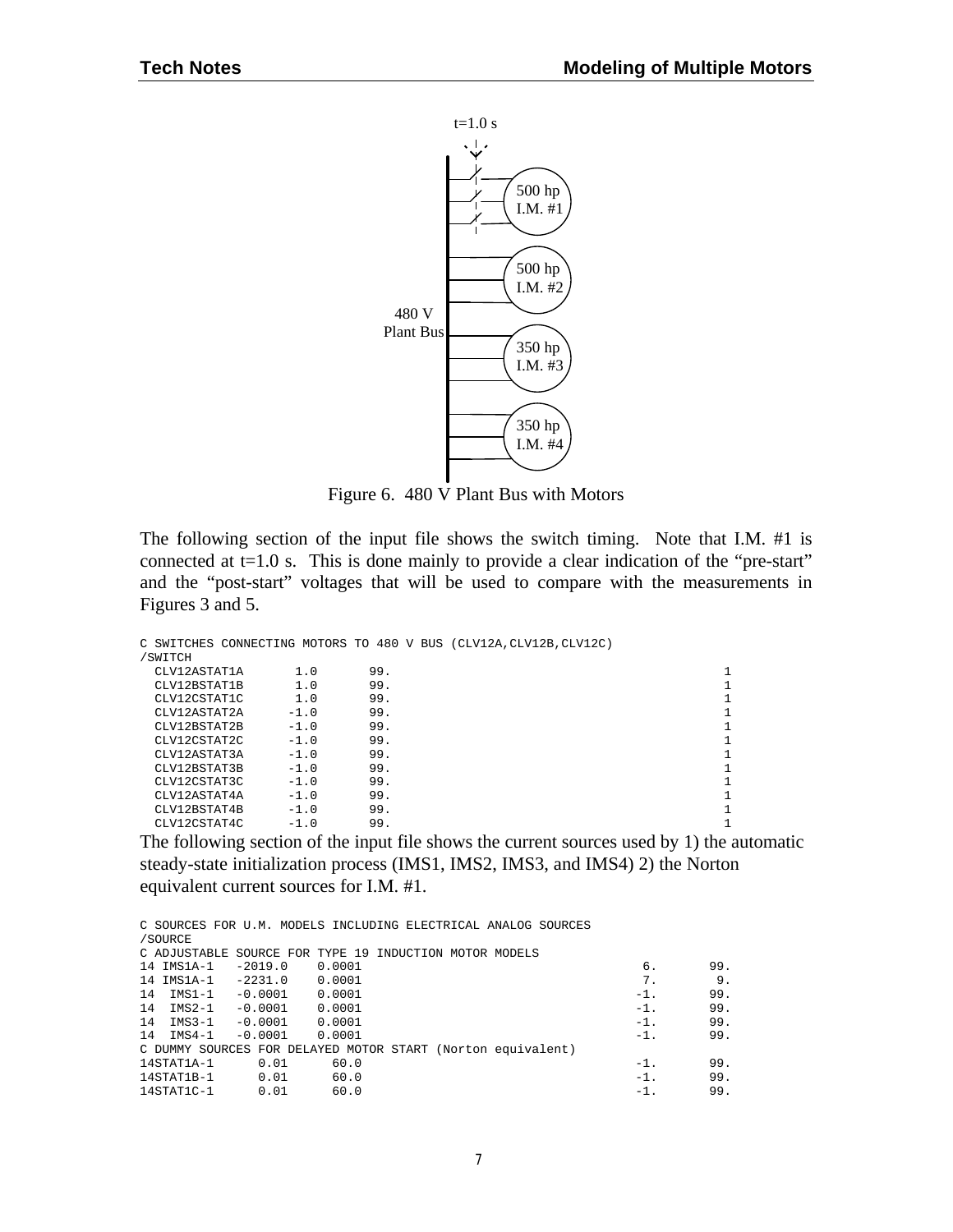In addition to the last three current sources in the previous data file fragment, it is also necessary to include three large resistors, each connected in parallel with one of the current sources (at nodes STAT1A, STAT1B, and STAT1C). This is easily accomplished after a /BRANCH statement and is therefore not shown here. This Norton equivalent is necessary so that the EMTP can initialize I.M. #1 with the switches in the open position. Use of a Thevenin equivalent to serve this same purpose would have resulted in a relatively fixed motor terminal voltage after the switches were closed. Although using a Thevenin equivalent would have allowed the EMTP to run, incorrect results would have been produced.

The following portion of the data file shows part of the U.M. Type 4 induction motor model. In addition to the general U.M. data, the data for the two 500 hp motors are also shown. The parameters for the two 350 hp motors are similar and are therefore not shown here. Note that the automatic steady-state initialization and prediction options are selected. The important concept is that once selected, these options apply to all motors. Slash statements can not be used to establish different options for different motors. For this reason, it was necessary to implement the Norton equivalent source for I.M. #1 so that it could be initialized with the other three motors but not actually started until  $t=1$ second.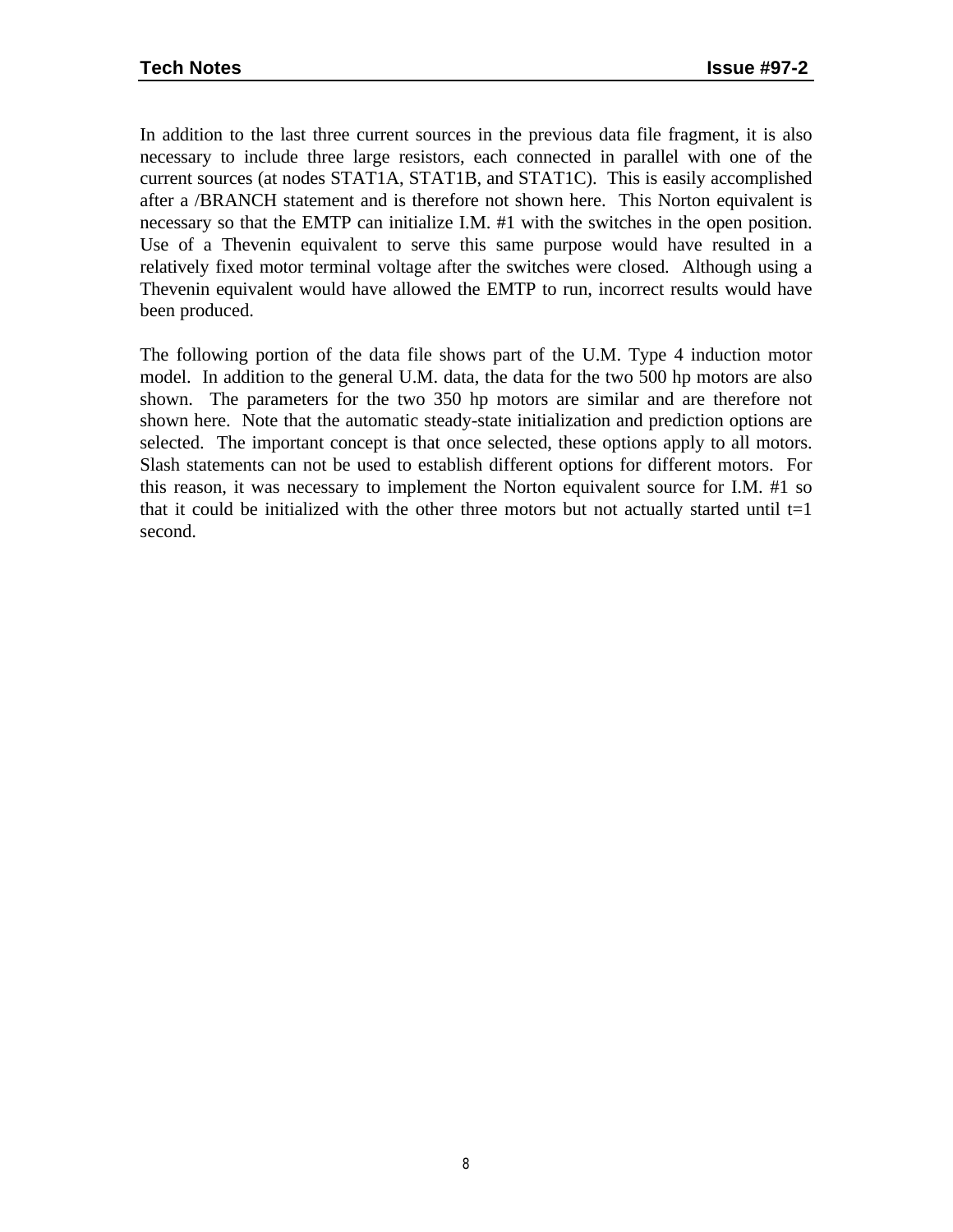```
C BEGIN TYPE 19 MOTOR MODEL
19
01 1
BLANK ENDING GENERAL U.M. SPECIFICATIONS
C ********************
C 500 HP MOTOR #1 DATA
C ********************<br>4 111 TMP1
      111 IMP1 2<br>0.0 0.0
              0.0 0.003860<br>0.0 0.003860
                          0.0 0.003860
           100.0 IMS1<br>0.013 0.000103STAT1A
           0.013 0.000103STAT1A<br>0.013 0.000103STAT1B
                          0.013 0.000103STAT1B
           0.013 0.000103STAT1C<br>0.012 0.000103 ROT1A
                         0.000103 ROT1A
           0.012 0.000103 ROT1B<br>0.012 0.000103 ROT1C
                         0.012 0.000103 ROT1C
C ********************
C 500 HP MOTOR #2 DATA
C ********************<br>4 111 IMP2 2
       111 IMP2<br>179.1
               179.1 0.003860
              0.0 0.003860<br>5.0
 5.0 IMS2
           0.013 0.000103STAT2A<br>0.013 0.000103STAT2B
           0.013 0.000103STAT2B<br>0.013 0.000103STAT2C
                          0.013 0.000103STAT2C
           0.012 0.000103 ROT2A<br>0.012 0.000103 ROT2B
           0.012 0.000103 ROT2B<br>0.012 0.000103 ROT2C
                         0.000103 ROT2C
```
### **Case Study Results**

A complete EMTP data file was created for the system of Figure 2. Once created and verified, this system model can be expanded to include mitigation equipment. Figures 7 and 8 show the results of the EMTP analyses using the approach outlined in the sections of the data file presented previously. Of course, these results were produced after significant adjustments were made to the model to approximate the operation of the plant equipment. As shown, these simulation results match the measured data within an acceptable tolerance (less than 5%).



Figure 7. EMTP Prediction of Feeder Voltage Flicker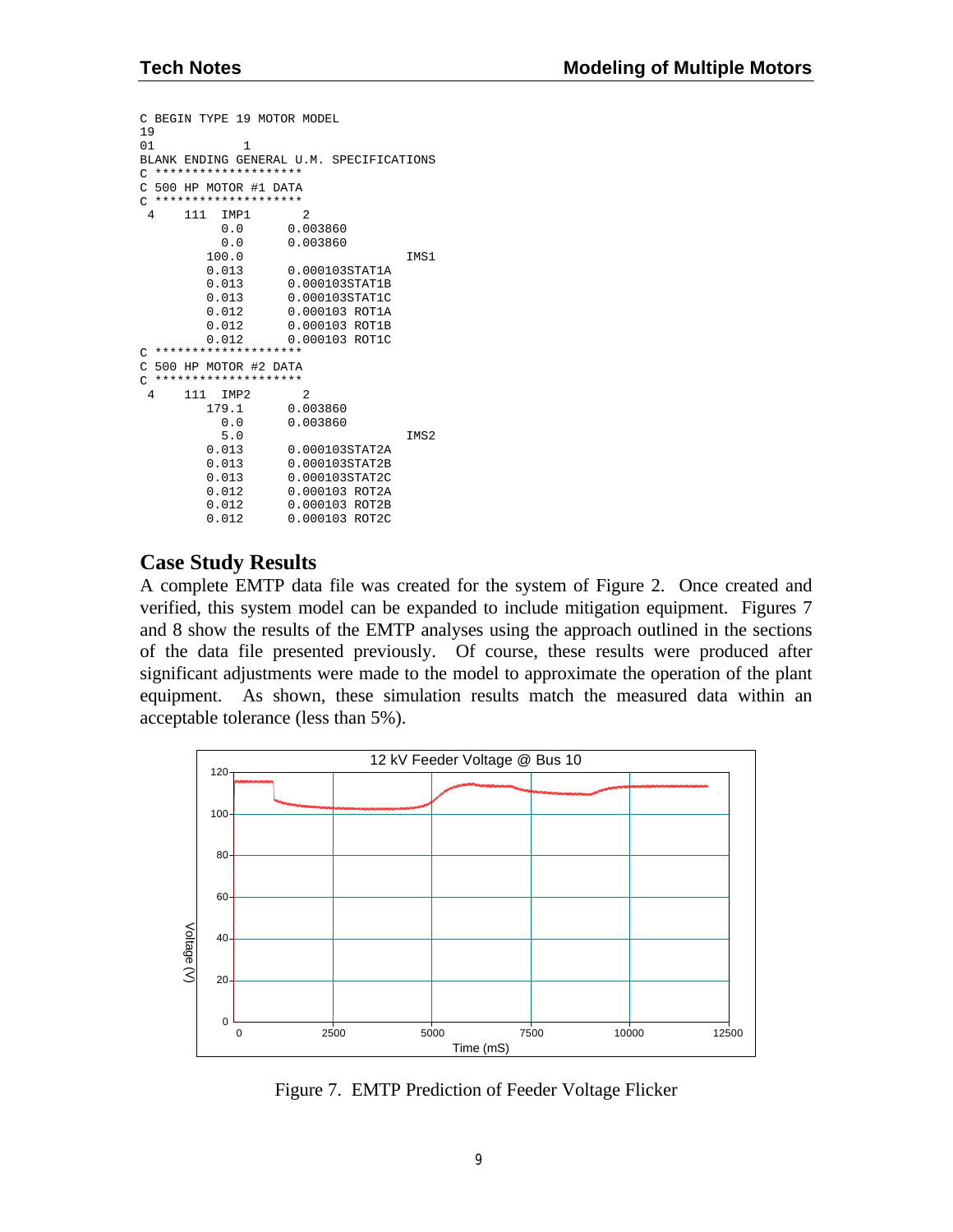

Figure 8. EMTP Prediction of Service Entrance Voltage Flicker

As previously mentioned, measurements were not allowed inside the plant. It was up to the analyst, therefore, to experiment with the model to reproduce the measured data as closely as possible. Based on discussions with the plant operators, it was determined that the 500 hp motors could experience very wide variations in load torque (in some cases the motor could approach a locked-rotor condition), and very large current draws were possible. The process controls were set to allow the motor current to exceed the rated value plus 200 A for up to 2 seconds, after which the controllers would open the process and remove the mechanical load from the motors. If this sequence of events occurred, it was possible that the motor could be repeatedly "jogged" at full voltage while under load. (Under these conditions, the reduced-voltage starter was purposefully bypassed to allow maximum torque at starting.) Therefore, the two events that seemed likely to be causing the voltage flicker were 1) starting or jogging the motor at full voltage and 2) excessive load torque being placed on the motor.

The EMTP data file was constructed to simulate both of these actions. Full-voltage starting was simulated beginning at  $t=1.0$  second. After reaching steady-state, full load (rated) torque was applied at  $t=6.0$  seconds. At  $t=7.0$  seconds, the load torque was increased to near its maximum value to simulate the wide change in load torque. A steady-state analysis was conducted using a conventional induction motor analysis program to determine the maximum torque for the motor. This value served as a starting point for the trial-and-error determination of the actual value used in the EMTP studies. As expected, the maximum torque allowable in the dynamic EMTP analysis was noticeably less than that predicted by the steady-state program.

Based on the measured data, the plant operator's indication that the motors were not started across the line appeared to be verified. The EMTP simulations predict much more severe flicker under these conditions than was shown in the measurements. (Some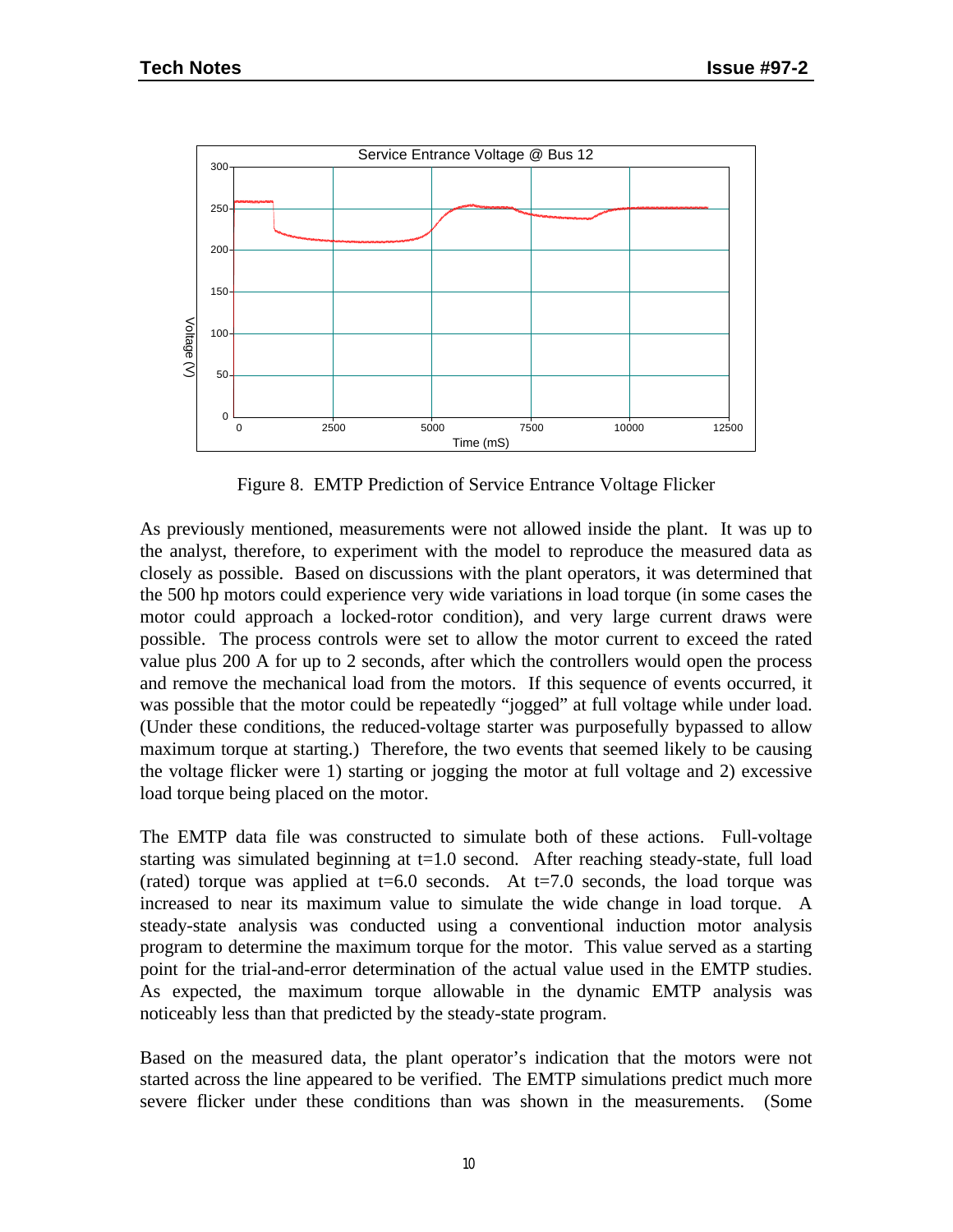measurements not shown indicated more severe flicker, but not at a significant frequency.) The simulation results indicate that the flicker is most likely being produced by the load torque changes that are inherent in the process used by the plant.

### **Conclusions**

In many cases, it is not possible to collect measurements inside a customer's facility. However, it is often possible to obtain some knowledge of the type of equipment inside, and the method in which it is operated. From this point, it is possible to develop an approximate EMTP model that will allow the various facets of the problem to be studied in detail. In the case study considered here, measurements in the utility system were used to validate the model. Once validated, the model can be used to evaluate possible solutions.

At this time, the solutions for the system presented here are still under investigation. Static capacitors, thyristor-switched capacitors, and small static var compensators are being considered because it is not possible to change the operational practices in the plant without sacrificing overall productivity. Given vendor descriptions of their proposed mitigation equipment, it will be a straightforward process to include the appropriate power and control devices in the EMTP model developed up to this point.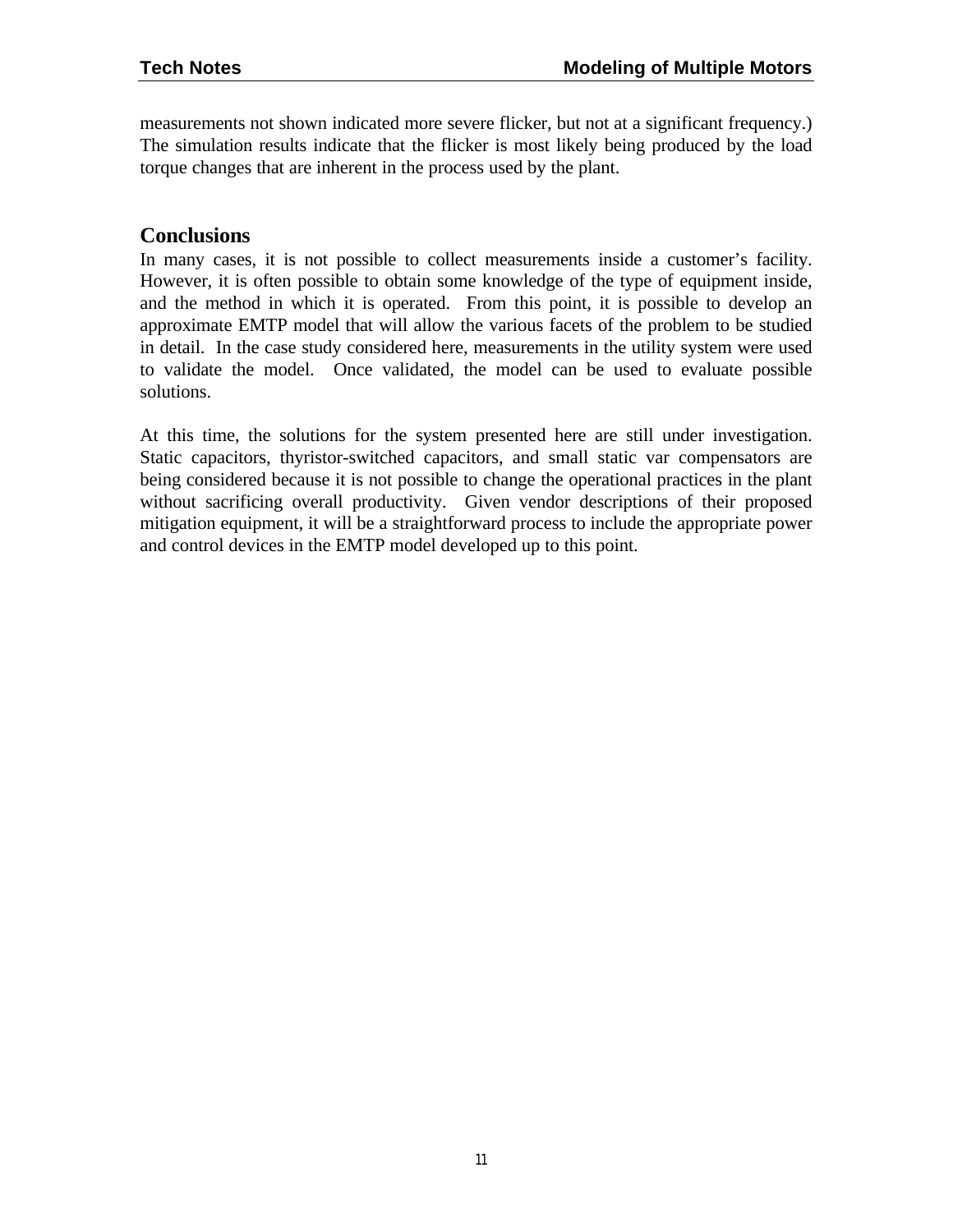### **Classification of Nonlinear Loads**

Clemson University Electric Power Research Asssociation "CUEPRA"

Nonlinear loads cause harmonic distortion on the power system. They are usually characterized as sources of harmonic currents because the power system appears as a relatively stiff voltage source and these loads draw distorted current waveforms. Classification of these current waveforms for different types of nonlinear loads can be useful in evaluating the impacts associated with multiple harmonic producing loads in a facility. The waveform characteristics can be used to identify the types of nonlinear loads causing distortion in a facility and the relative impacts of the different types of loads.

This article summarizes the characteristics of the most important types of loads found in many commercial facilities. There are many different characteristics of the nonlinear loads that could be used for purposes of developing general categories:

- Fundamental frequency current phase angle (displacement power factor)
- Characteristic harmonic components
- Relative magnitudes of the harmonic components
- Phase angle characteristics of the harmonic components
- Harmonic power

The most readily available characteristics are the magnitudes and phase angles of the harmonic spectrum developed from the current waveforms. Although some loads also result in non-integer multiples of the fundamental frequency (inter-harmonics), most loads can be characterized by the spectrum of integer harmonic components.

In categorizing loads typical of commercial applications, it is useful to develop typical characteristics for the following load classes:

- 1? Three phase adjustable speed drives and other ac/dc converter loads.
- 2? Single phase electronic power supplies.
- 3? Arcing type devices (fluorescent lighting).

# *Adjustable Speed Drives*

Adjustable speed drives are being applied in HVAC systems of commercial facilities to improve energy efficiency and provide better control. They can be the most important harmonic-producing loads in a facility due to the size of these loads.

Most adjustable speed drives in commercial applications (i.e. less than 500 hp) use a diode bridge rectifier to supply a capacitor. The capacitor maintains a relatively constant dc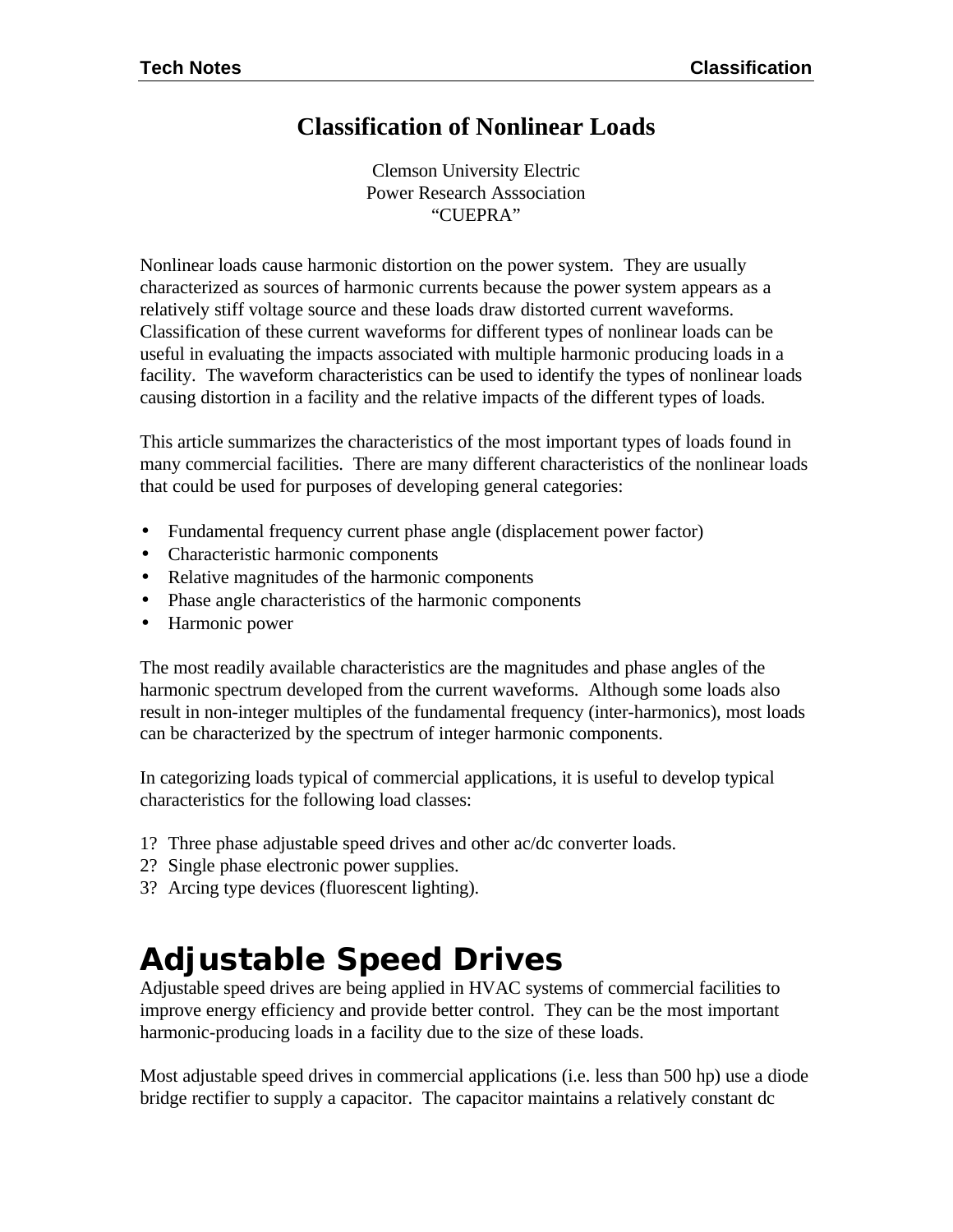voltage, which is used by a pulse-width modulated (PWM) inverter to supply a variable frequency ac signal that is relatively free of low order harmonics to the motor. These drives will also include an isolation transformer or choke inductance to limit impacts associated with capacitor switching transients and to provide some reduction of harmonic current components.

Figure 1 gives a typical waveform associated with a PWM ASD supplied by a delta-wye isolation transformer. The associated harmonic spectrum is given in Table 1 as a range of typical harmonic component magnitudes. The characteristic harmonic components are of order np  $+/- 1$ , where n is an integer and p is the pulse number. These drives are usually six pulse, resulting in the most significant characteristic harmonics at the  $5<sup>th</sup>$  and  $7<sup>th</sup>$ components. The  $3<sup>rd</sup>$  harmonic component in Table 1 results from slight unbalances in the supply voltage to the drive and will be different in each phase. Table 1. Harmonic Current Characteristics of Load Type A

| Harmonic Order | Magnitude %   |
|----------------|---------------|
|                | 100           |
|                | $4.4 - 4.7$   |
|                | $32.1 - 76.5$ |
|                | $16.2 - 62.1$ |
|                | $6.5 - 24.8$  |
|                | $5.7 - 12.7$  |



Figure 1. Typical load for type 'A' load

# *Electronic Power Supplies*

PCs and other electronic loads continue to increase as a percentage of the overall load in many commercial facilities. In many 120 volt circuits, the entire circuit load can consist of electronic power supplies. These single phase loads produce significant harmonic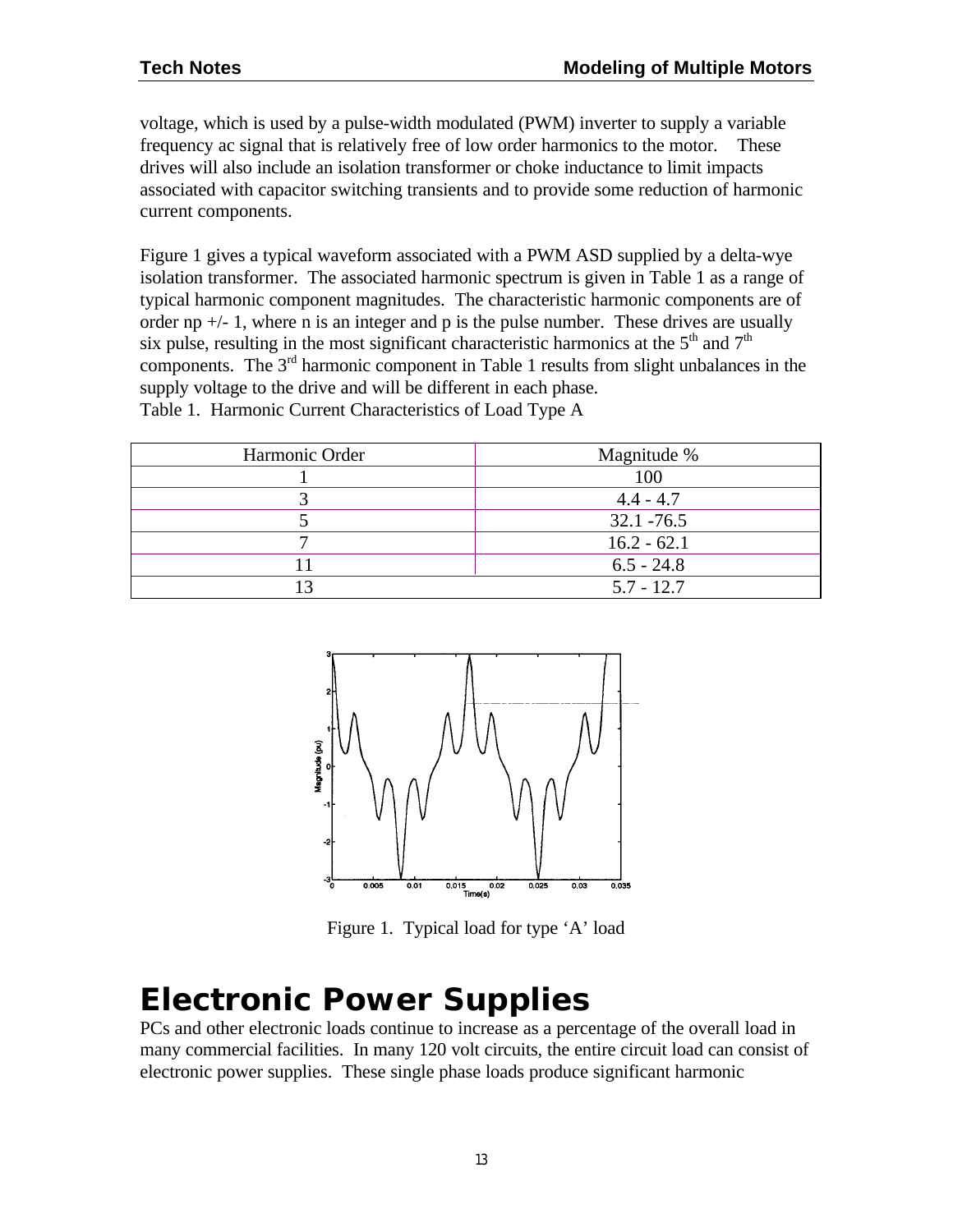distortion, often resulting in a need to oversize neutral conductors and derate transformers.

Most electronic loads are supplied with very simple single phase power supplies consisting of a diode bridge supplying a dc capacitor. Current is drawn in pulses by the capacitor at the peaks of the ac voltage waveform, resulting in an ac current waveform like the one in Figure 2. Table 2 gives typical harmonic component magnitudes associated with this waveform. The most important variables affecting the harmonic spectrum are the circuit impedance supplying the power supply and the size of the dc capacitor.

The high third harmonic component associated with these loads appears in the zero sequence circuit when the loads are balanced across the three phases. This means that the neutral currents in these circuits can be quite high, with rms values up to 170% of the rms phase current. This zero sequence third harmonic current becomes trapped in the delta winding of delta-wye step down transformers and is usually not a major concern for the 480 volt portion of the building electrical system.

| $\cdot$ $\cdot$ |
|-----------------|
| Magnitude %     |
| 100             |
| $54.8 - 65.8$   |
| $36.7 - 43.6$   |
| $18.3 - 20.3$   |
| $0.5 - 0.6$     |
| $2.6 - 4.0$     |
|                 |

Table 2. Harmonic Current Characteristic of Load Type B



Figure 2. Typical load current for load type 'B'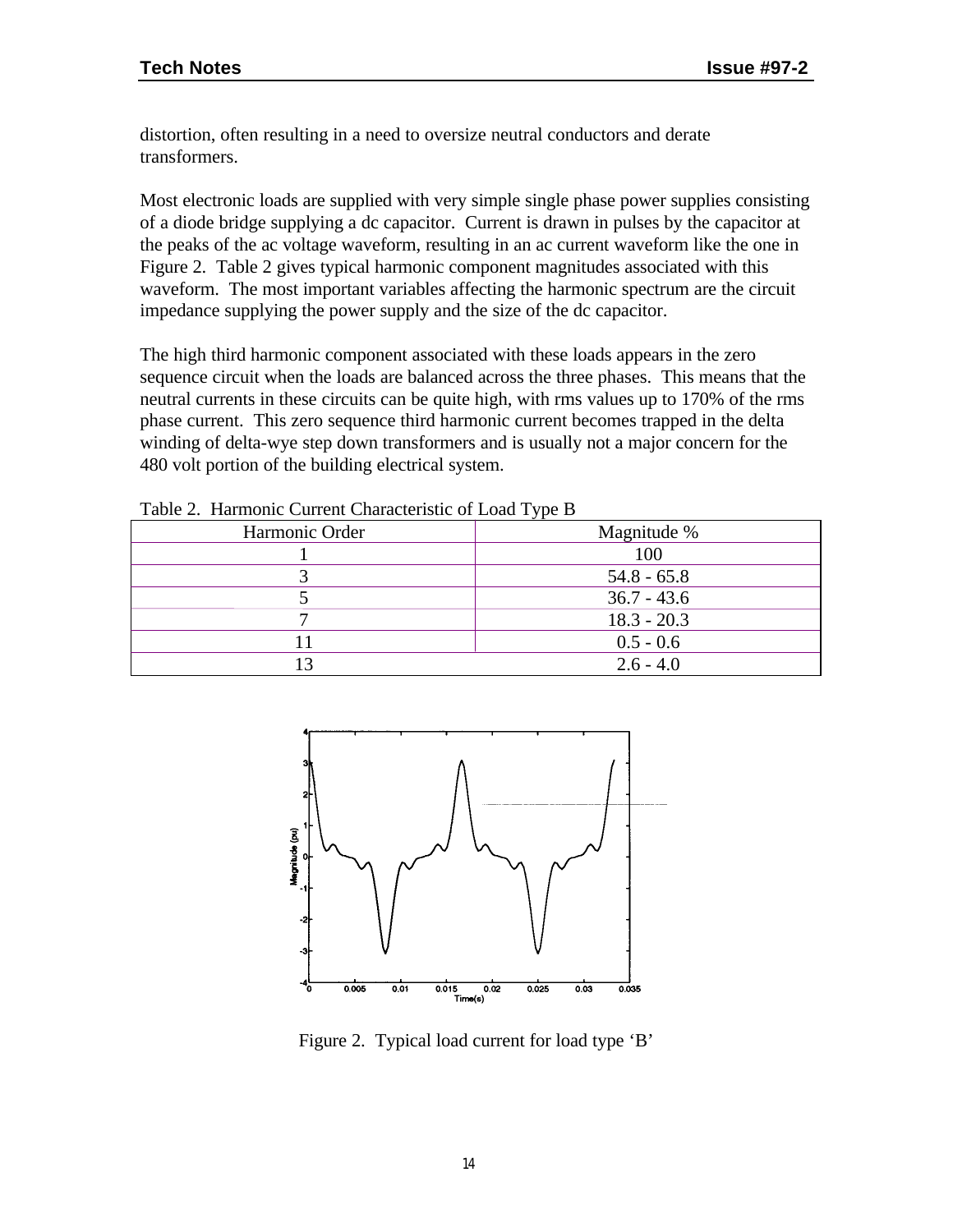# *Fluorescent Lighting*

Fluorescent lighting can also be an important source of harmonic currents in commercial facilities. In conventional, magnetic ballast-type of fluorescent lights, the fluorescent light itself is the harmonic source. It appears as an arcing voltage behind the impedance of the magnetic ballast. Current harmonic components are limited by the ballast inductance but can still be significant. An example fluorescent lighting waveform is shown in Figure 3. Table 3 gives typical harmonic component magnitudes associated with fluorescent lights with magnetic ballasts. Since the third harmonic components of fluorescent lighting loads are usually less than 30% of the fundamental, there are no special concerns for the neutral conductors supplying fluorescent lighting load (the code already requires that the neutral conductor in these circuits be the same size as the phase conductors).

Fluorescent lights with electronic ballasts are also very popular due to their energy-saving potential. The electronic power supplies could have similar characteristics to the waveform and spectrum in Figure 2 and Table 2, respectively. Most electronic compact fluorescent lights for residential applications do have this type of characteristic. However, most electronic fluorescent lights for commercial applications have ballasts designed to reduce the harmonic production to avoid negative impacts in commercial facilities. There are many different characteristic waveforms for electronic ballast fluorescent lighting, depending on the ballast technology and filtering employed.

| $\cdot$ $\cdot$ |
|-----------------|
| Magnitude %     |
| 100             |
| $6.4 - 24.3$    |
| $6.2 - 14$      |
| $0.9 - 5.4$     |
| $0.2 - 6.0$     |
| $0.3 - 2.3$     |
|                 |

Table 3. Harmonic Current Characteristics of Load Type C